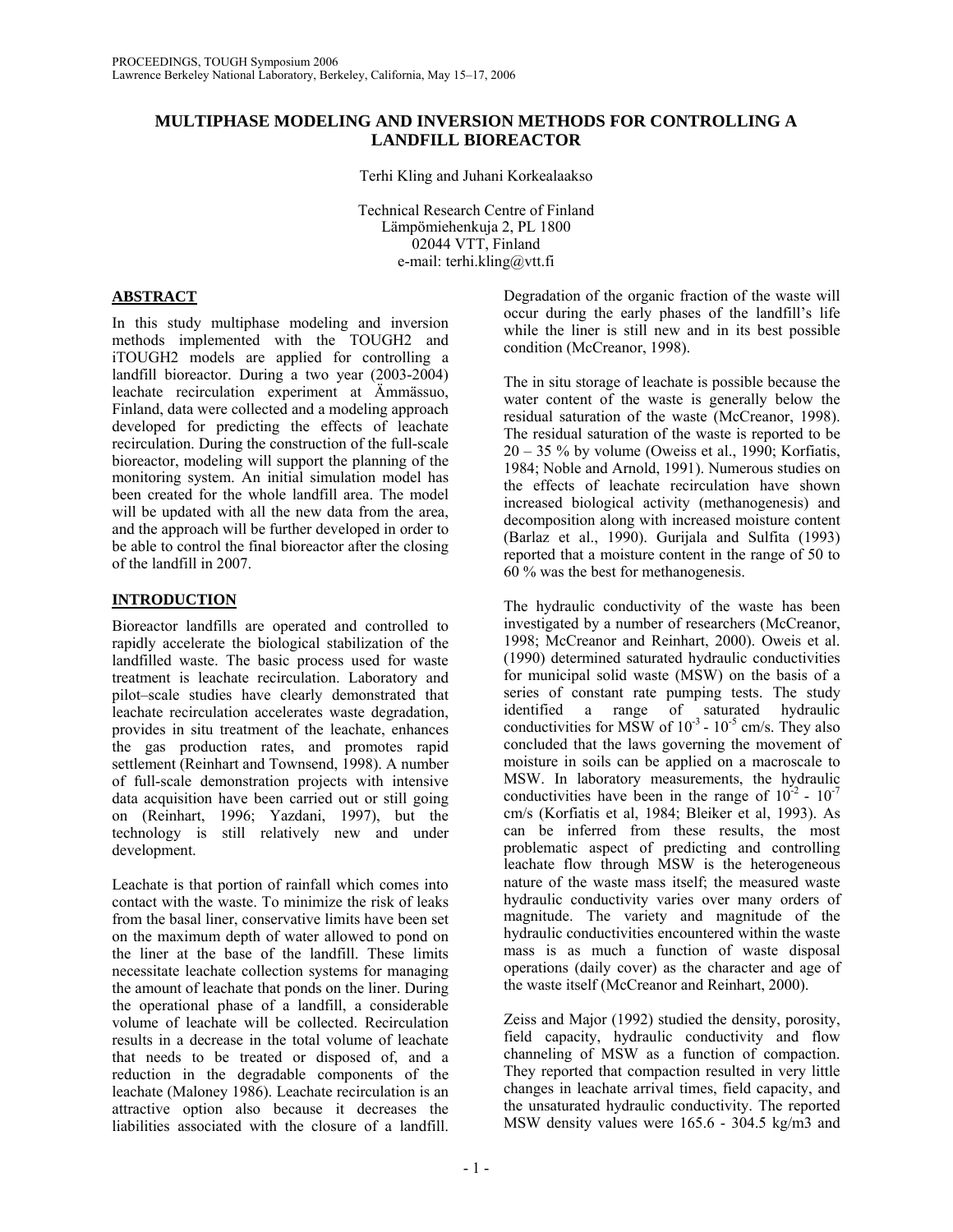the porosity values 47.7 - 58.2 % for low and high compaction, respectively.

A number of models have been developed to address the concerns associated with moisture movement within a landfill: hydrological water balances, saturated flow models, unsaturated flow models and biochemical-hydrodynamic models (McCreanor, 1998). Hannoura et al. (1994) suggested that a multiphase model would be the best for modeling leachate movement within a landfill. According to McCreanor (1998), future waste permeability studies should focus on determining the variation in waste permeability, as well as the mean permeabilities. The predominant effects of a heterogeneous waste mass appear to be the movement of leachate around low hydraulic conductivity areas, changes in the shape of the wetting front, and the early arrival of leachate (McCreanor and Reinhart, 2000).

# **THE ÄMMÄSSUO BIOREACTOR**

The Ämmässuo landfill (Figure 1) near Helsinki, Finland, has been operating since 1987. Special attention is continuously paid to environmental issues: for example, extensive water collection systems have been built to drain the water from the landfill area to a municipal waste water treatment plant. The quality of surface waters and groundwater is subject to comprehensive monitoring in accordance with the permit requirements, as well as selfsupervision. Methane emissions from the landfill have been monitored systematically since 1988. Landfill gas is gathered using gas-collection systems. A considerable proportion of the landfill gas generated at Ämmässuo is utilized in the production of distinct heating.



*Figure 1. The landfill area (50 ha).*

The landfill will be closed by the earliest at the end of 2007. After closing the landfill a top cover will prevent rainfall infiltration, as well as isolate the refuse mass from the atmosphere. Because the use of a top cover generally results in conditions that are too dry for optimal anaerobic biodegradation, a leachate recirculation system will be installed throughout the whole area.

In order to gain experience about building and operating a leachate recirculation system, a two-year (2003-2004) leachate recirculation experiment (Figure 2) was carried out in the oldest part of the landfill. At the time of the experiment the age of the MSW in the experiment area was about 3-15 years.



*Figure 2. Leachate recirculation experiment (area 2 ha) at the Ämmässuo landfill.* 

Horizontal infiltration trenches (perforated pipes surrounded by gravel) were used to apply leachate to the landfill. The trenches were operated either by gravity or under pressure. Injection was applied during four months in summer 2003 and summer 2004, and the total amounts of leachate were  $2200 \text{ m}^3$ and  $3027 \text{ m}^3$ , respectively.

Leachate infiltration was monitored by electrical resistivity tomography (ERT) at selected crosssections (Figure 3). The ERT method allows leachate diffusion to be followed through the waste mass, and the influence zone of the leachate recirculation system to be determined (Robain et al., 2004). Movement of the leachate around low hydraulic conductivity areas was visible in the cross sections. Although, according to McCreanor and Reinhart (2000), the channeled flow is the major leachate movement mechanism, the time-lapse electrical resistivity at this site showed dominant Darcy flow in the cross-sections. After two-year's infiltration, 80% of the waste mass had been moisturized.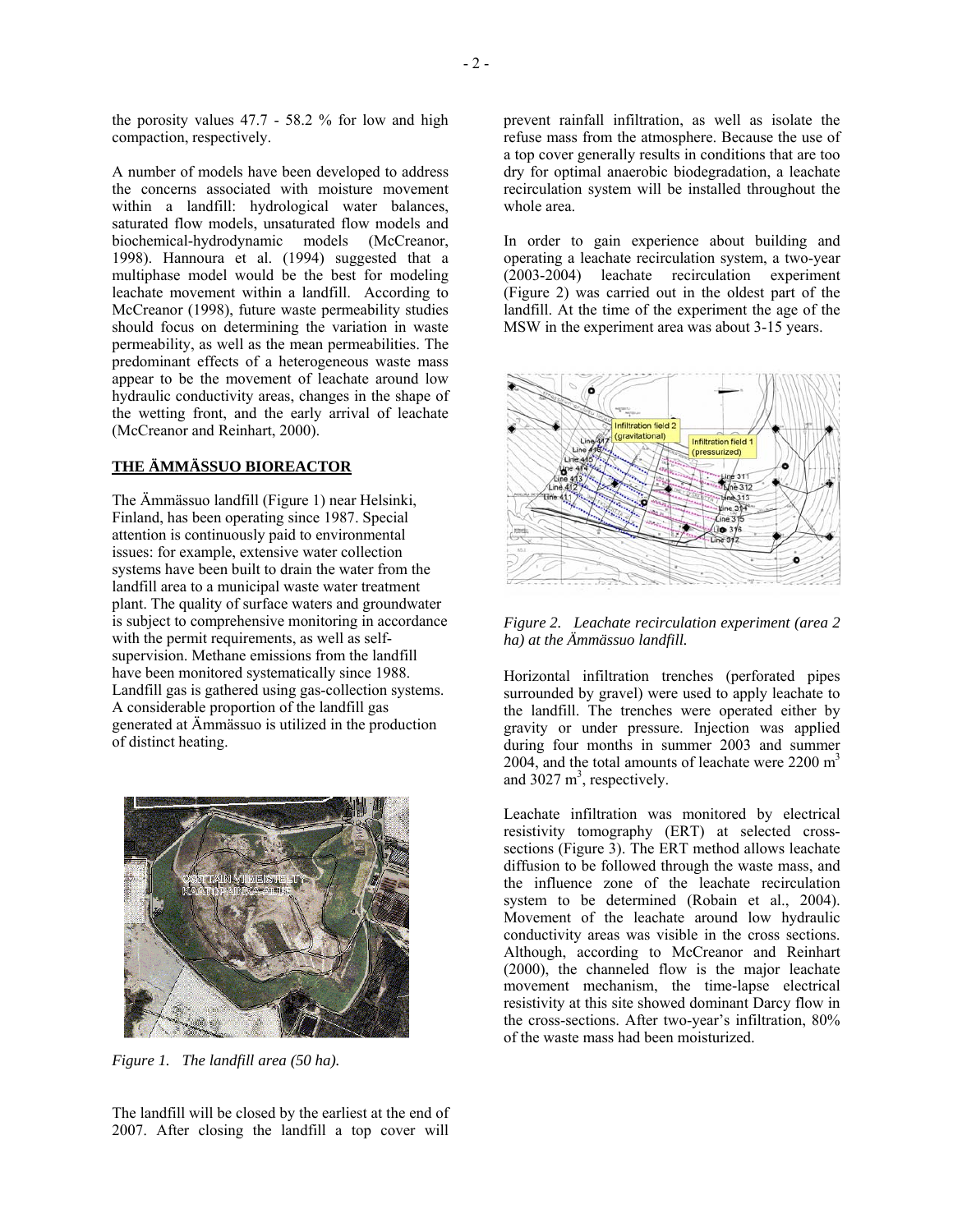

*Figure 3. Electrical resistivity tomography crosssections.* 

Tracer tests with lithium chloride were also carried out. The highest flow rates calculated from the tracer tests were 1.e-4 and 2.e-5 m/s and a few horizontal channeled flow routes were found. The vertical gas production wells in some cases also caused vertical short-circuiting of the flow.

Other parameters that were monitored during the experiment were: the water level on the bottom liner, leachate injection and production, leachate quality, gas production and quality, gas emissions to the atmosphere, and the amount of settling.

Fiber optics was tested as a method for measuring the temperature in the waste mass. Fiber optics is a relatively new but promising technology that can also be used for measuring moisture changes in porous media (Weiss, 2003; Ettala et al., 2003). In the fullscale bioreactor, the moisture intrusion into the waste mass will be monitored both with electrical resistivity tomography and using fiber optics and the moisture measurements will be calibrated using pointwise TDR moisture sensors.

The main problem in the full-scale application of leachate recirculation is the inability to uniformly apply leachate to the waste mass (McCreanor and Reinhart, 2000). Extensive monitoring is required in order to be able to control the moisture conditions in the extremely heterogeneous waste mass. Different kinds of data will be combined in a model for controlling the water balance and providing a comprehensive idea of the situation throughout the whole area.

#### **MODELING APPROACH**

Modeling was started with preliminary modeling of leachate infiltration through different synthetic permeability structures. The simulations were made with the multiphase model TOUGH2 (Pruess et al., 1999). Modules eos3 (water, air) or eos7 (water,

brine, air) were used depending on whether the salinity was taken into account in the simulations. The TOUGH2 bioreactor model T2LBM (Oldenburg, 2001) was also tested but, at the present time the focus is on the hydrological modeling.

TOUGH2 is linked with an inversion model iTOUGH2 (Finsterle, 1999) that can be used for calibration, optimization and sensitivity analysis for TOUGH2 simulations. Inversion techniques were used for sensitivity analysis of the model parameters and to obtain the infiltration to get the desired liquid saturation in the preliminary simulations.

The leachate recirculation experiment was first modeled 2-dimensionally in vertical cross-sections across the infiltration trenches. Next, the infiltration field 1 was modeled 3-dimensionally and finally the whole experiment area was modeled. The stepwise approach is presented in figure 4.



#### *Figure 4. Step-by-step modeling of the leachate recirculation area.*

A 3D model was built of the leachate recirculation experiment area using GMS (Groundwater Modeling System), and a TOUGH2 simulation model using pre/post processor Petrasim (Swenson et al., 2003). (Figure 5). Petrasim is a useful tool when building a model interactively, and it can also run TOUGH2 simulations and present the results. A practical approach was to first run the simulations and look at the results with Petrasim, and when the "final" results were obtained to transfer them to the GMS. Using GSM it is possible to look at the data and the simulation results 3-dimensionally in the same coordinate system.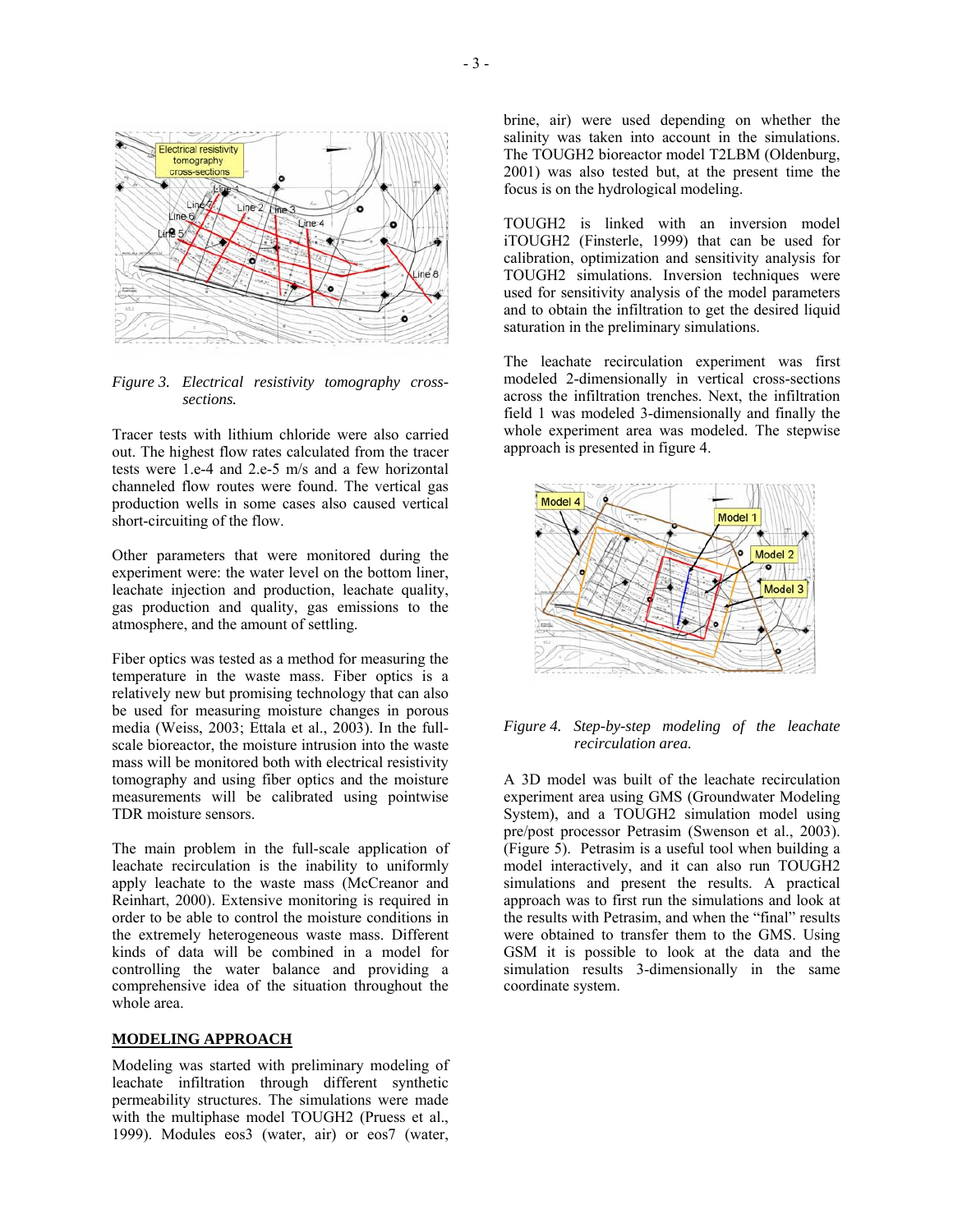

*Figure 5. The principle of building a model with GMS and Petrasim.* 

The same approach was used when creating the fullscale model. The modeling was started with a coarse grid with most of the monitoring wells located in the grid centers (Figure 6). Using Petrasim features can easily be added to the model later: new gridlines or new elements can be added when needed (the maximum size of the Petrasim grid in the vertical direction was defined to be large enough with part of the elements disabled in the beginning). The initial model has 7820 elements. The initial model parameters are presented in the Table 1. The leachate collection system was modeled by defining higher permeability elements on the bottom of the model.

The current model is initial; the landfill is still in use and waste will be piled up until the closing of the landfill, after which the cover and the leachate recirculation system will be installed. The model will be continuously updated with all the new data from the area, and the approach will be further developed so as to be able to control the final bioreactor after the closing of the landfill. During the construction of the bioreactor, modeling will support the planning of the monitoring system.



*Figure 6. The initial horizontal grid spacing in the full-scale model. The landfill gas production wells that are also used to monitor the water level on the bottom liner can be seen in the figure.* 

*Table 1. The initial parameter values for MSW.* 

| Parameter             | Value                                                 |
|-----------------------|-------------------------------------------------------|
|                       |                                                       |
| Density               | 594 kg/ $m3$                                          |
| Porosity              | 0.55                                                  |
| Permeability          | 1.0e-12 $m2$                                          |
| Relative Permeability | van Genuchten-Mualem-                                 |
|                       | Model: $\lambda = 0.59$ , $S_{1r} = 0.21$ ,           |
|                       | $S_{ls} = 1.0$ , $S_{gr} = 0.005$                     |
| Capillary Pressure    | van Genuchten – Model:                                |
|                       | $\lambda = 0.59$ , $S_{1r} = 0.20$ , $S_{1s} =$       |
|                       | 1.0, $\alpha$ / $\rho$ g = 8.4 e-4 Pa <sup>-1</sup> , |
|                       | $P_{max} = 1.0e5$ Pa                                  |
| Wet Heat Conductivity | $2.1 \text{ w/m}^{\circ}$ C                           |
| Specific Heat         | 132 J/kg $\rm{^{\circ}C}$                             |

### **MODELING RESULTS**

Several preliminary simulations were made to study the infiltration patterns through different kinds of permeability structure. One of the simulation series is presented in the Figure 7. 100 kg of brine was injected into box-like models with different permeability structures. Brine was used instead of water in order to be able to follow the percolation of the injected water. The brine mass fraction was followed at one monitoring point in the middle of the model. In the first case, the medium was homogeneous with a steady-state moisture distribution corresponding to the situation with 300 mm of annual infiltration (half of the precipitation). The groundwater level was located at the lower boundary of the model. In the second case, the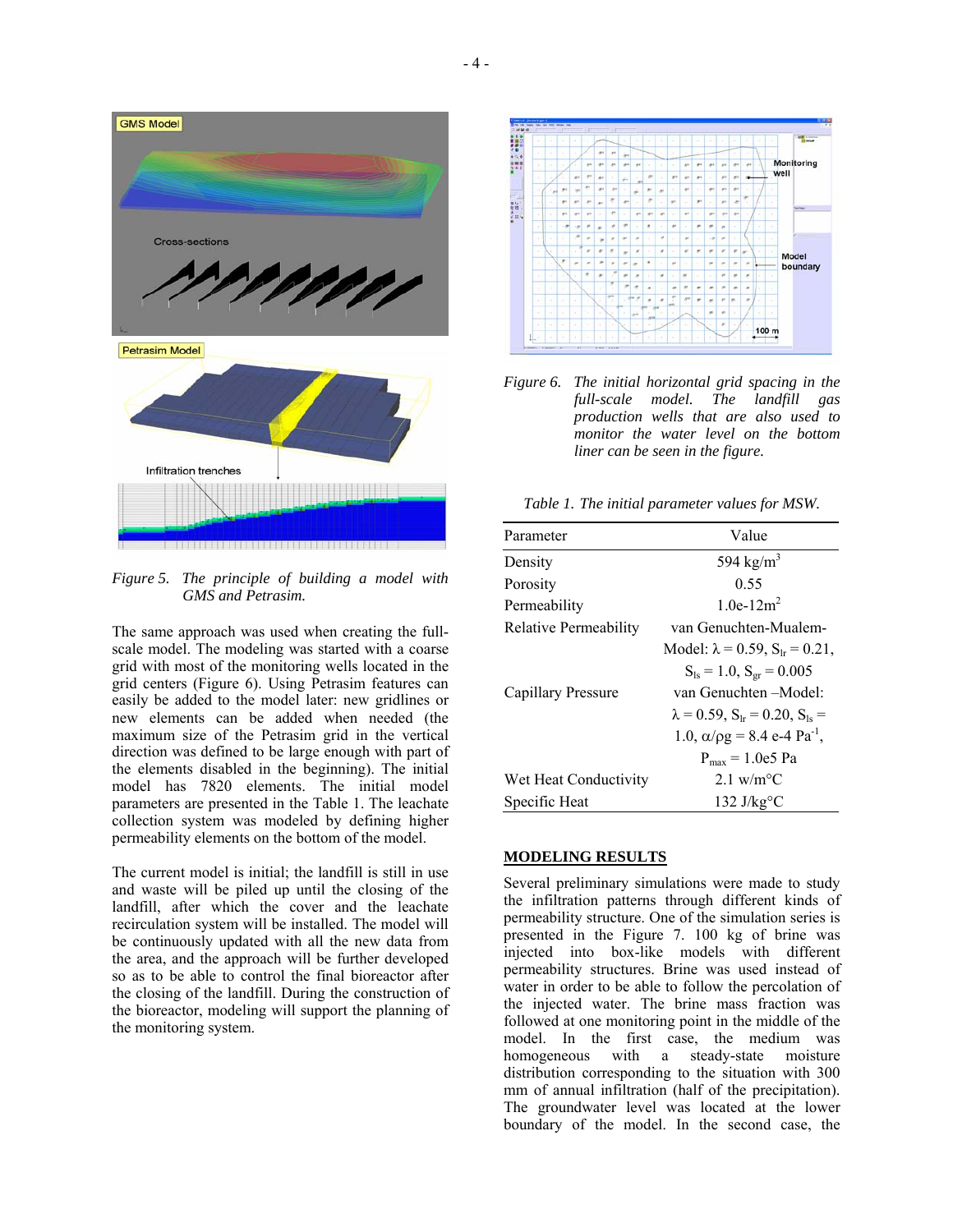medium had the same average permeability but a stochastically heterogeneous permeability structure. The third case was the same as the second, except that there was a denser layer at three meters depth. The results are presented in the Figure 8. The stochastic permeability structure induces dispersion of the pulse, but only a slightly longer breakthrough time. The dense layer causes perched water behavior: the maximum of the brine mass fraction remains above the dense layer, from where the saline water gradually percolates down through the layer. Both the dispersion and the perched water behavior can be considered advantageous for the leachate recirculation: dispersion promotes the spreading of the leachate over a broader volume, while the perched water behavior promotes the wetting of lower permeability areas under the pond. In all of these cases the breakthrough is rather slow, owing to the low relative permeability in the unsaturated zone and the fact that the injection was relatively small. The breakthrough time would be faster in the case of continuous injection.

Next we studied continuous injection into a homogeneous medium with  $k=1e-11m^2$  and a porosity 0.35. Injection of 3000 mm/year was applied to an area of  $4 \text{ m}^2$ . Liquid saturation was monitored under the injection area at a point where the initial steady state liquid saturation was 0.335. The simulation result is presented in Figure 9. Liquid saturation rises at the monitoring point to a new steady-state value of 0.420 in about two months.



*Figure 7. Injection of leachate (brine) through different synthetic permeability structures: conceptual models.* 



*Figure 8. Injection of leachate (brine) through different synthetic permeability structures: simulation results.* 



*Figure 9. Continuous injection of 3000 mm/year into a homogeneous medium: simulation result.* 

iTOUGH2 was used to estimate, what the injection amount should be, if we wanted to increase the liquid saturation to a value of 0.4 or 0.5. Synthetic data were created with a steady state liquid saturation of 0.4 or 0.5 after six months. With the selected parameter values only about half of the original injection would be needed to reach the level of 0.4 but about 4.5 times the original amount would be needed to reach the value of 0.5. A Monte Carlo study was carried out for 100 TOUGH2 simulations with a porosity varying in the range 0.3 - 0.5 and a permeability in the range 1.e-10 - 1.e-13  $m<sup>2</sup>$ . It can be seen from the results (Figure 10) that, for a specific combination of parameters, the injection has hardly any influence on the steady state liquid saturation, but for a favorable parameter combination the influence is significant.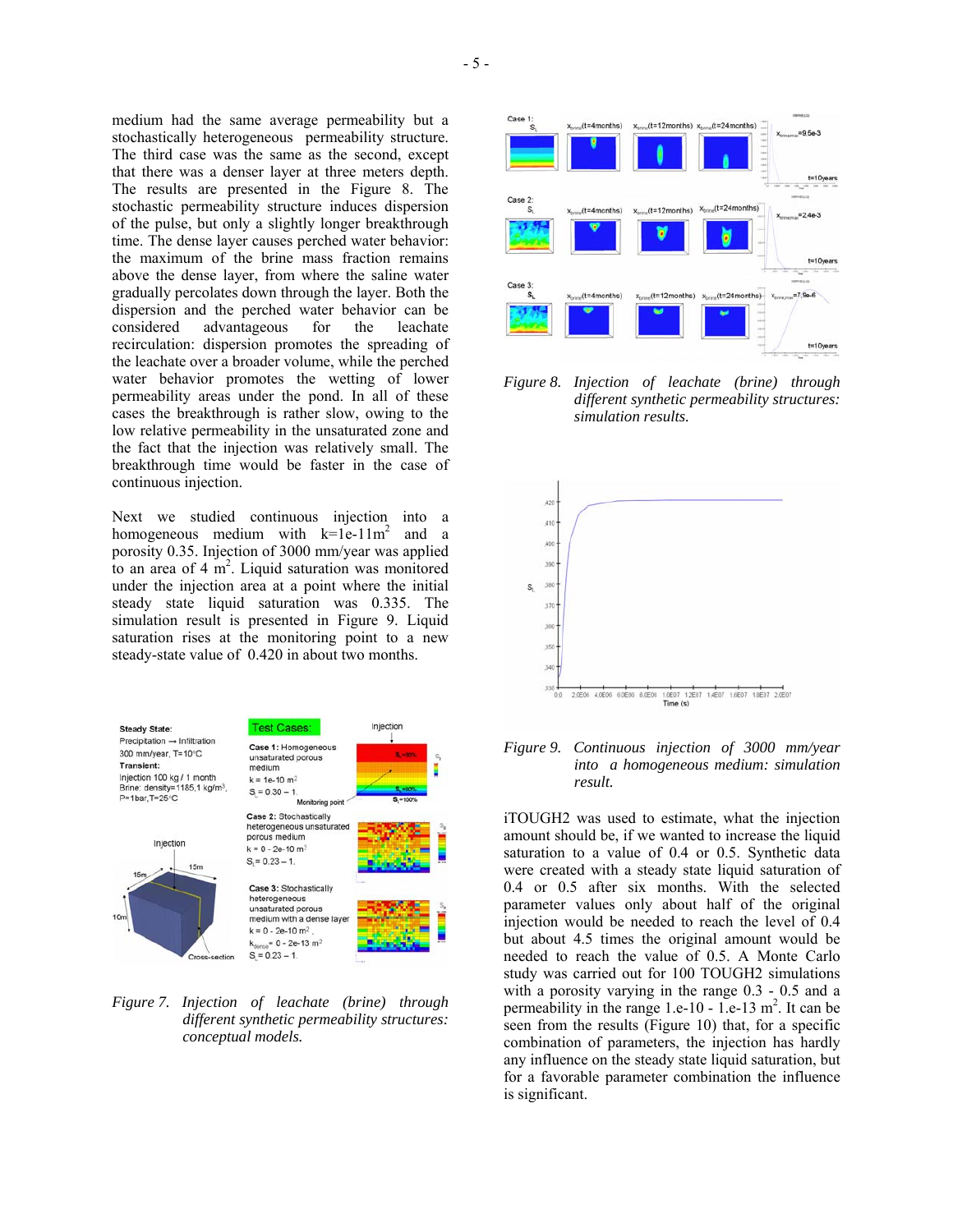

*Figure 10. Monte Carlo analysis for the continuous injection of 3000 mm/year into a homogeneous medium.* 

Sensitivity analysis was carried out with iTOUGH2 for the parameters porosity, permeability and the van Genuchten  $\lambda$  in the relative permeability and capillary pressure functions. The results (Figure 11) showed that the relative and absolute permeabilities are the key parameters, and that the nearest points to the injection area are the most sensitive monitoring points when trying to estimate the parameters from the response of system to the injection.

|                                                                  |     | ABS K                                                   | <b>POROSITY</b>                                                                    | CAP PR. 1   | REL K 1           |
|------------------------------------------------------------------|-----|---------------------------------------------------------|------------------------------------------------------------------------------------|-------------|-------------------|
| Sum of sensitivity coefficients                                  |     | 0.41667E+13                                             | 0.13145E+02                                                                        | 0.13767E+03 | 0.70258E+03       |
| Potential parameter variation                                    |     | (0.10000E-11) (0.35000E-01) (0.45700E-01) (0.45700E-01) |                                                                                    |             |                   |
| Total from data                                                  | 945 | 1.2                                                     | 0.0                                                                                | 1.2         | 8.8               |
| Total from data                                                  | 745 | 11                                                      | 0.1                                                                                | 16          | A                 |
| Total from data                                                  | 545 | 1.0                                                     | 0.2                                                                                | 1B          | 7B                |
| Total from data                                                  | 345 | 0.9                                                     | 02                                                                                 | 17          | 72                |
| Total parameter sensitivity<br>Sensitivity analysis 2.           |     | 4.2                                                     | 0.5                                                                                | 6.3         | 32.1              |
|                                                                  |     |                                                         |                                                                                    |             |                   |
|                                                                  |     | log(ABS, K)                                             | <b>POROSITY</b>                                                                    | CAP.PR.1    | REL.K1            |
| Sum of sensitivity coefficients<br>Potential parameter variation |     |                                                         | 0.96421E+02 0.13145E+02<br>(0.11000E+01) (0.35000E-01) (0.45700E-01) (0.45700E-01) | 0.13767E+03 |                   |
| Total from data                                                  | 945 | 30.5                                                    | 0.0                                                                                | 1.2         | 8.8               |
| Total from data                                                  | 745 | 27.8                                                    | 0.1                                                                                | 1.6         | 0.70258E+03<br>84 |
| <b>Total from data</b>                                           | 545 | 25.2                                                    | 0.2                                                                                | 1.8         | 7.8               |
| <b>Total from data</b>                                           | 345 | 22.5                                                    | 0.2                                                                                | 1.7         | 7.2               |

*Figure 11. Sensitivity analysis for the continuous injection of 3000 mm/year into a homogeneous medium. The monitoring points 945, 745, 545 and 345 were situated at depths of 1.5 m, 3.5 m, 5.4 m and 7.5 m, respectively.* 

The parameter set presented in Table 1 was chosen as a base case for modeling the leachate recirculation experiment. Infiltration field 1 of the leachate recirculation experiment was first modeled with homogeneous and layered models. As can be seen from the results (Figure 11), the influence of injection is clearly evident in the homogeneous case, but the influence is more difficult to trace in the layered

model because the initial steady-state liquid saturation arising from continuous infiltration from precipitation is also much higher in the layered formation. The situation is even more complicated if the permeability structure in the model is stochastically distributed.



*Figure 11. Homogeneous and layered models (a, c) for the leachate recirculation experiment (infiltration field 1) and the corresponding simulation results (liquid saturation; b, d).* 

When modeling the whole leachate recirculation experiment area, the water level on the bottom liner in the steady state simulations corresponding to a yearly infiltration of 300 mm was substantially calibrated to the measured values 62 - 65 m. With a homogeneous permeability of  $k = 1.e-12m^2$  the match was relatively good. A slightly lower permeability of 0.5e-12  $m<sup>2</sup>$  produced a 1 m higher water level in the simulations. The monthly mean values of the leachate infiltration amounts during the first year (Table 2) were used in the simulations.

The simulation results for the first year (2003) are presented in Figure 12. The simulated infiltration patterns were compared with the time-lapse electrical resistivity measurements (Figure 13). In the lower parts of the cross-sections the simulations and the measurements after one year still showed higher liquid saturations than in the beginning of the period. The influence of injection seems to disperse more in the measurements than in the homogeneous simulations. Simulations were also made using stochastically heterogeneous permeability fields, but this did not solve the problem. The infiltration patterns could not clearly be seen in stochastically heterogeneous material. The homogeneous simulations gave better agreement with the measurements. The zonation approach (Finsterle, 2003) could be used when trying to construct the permeability structure of the waste material at a large scale, but a denser grid of electrical resistivity measurements would be needed to be able to depict the situation in 3 dimensions. An electrical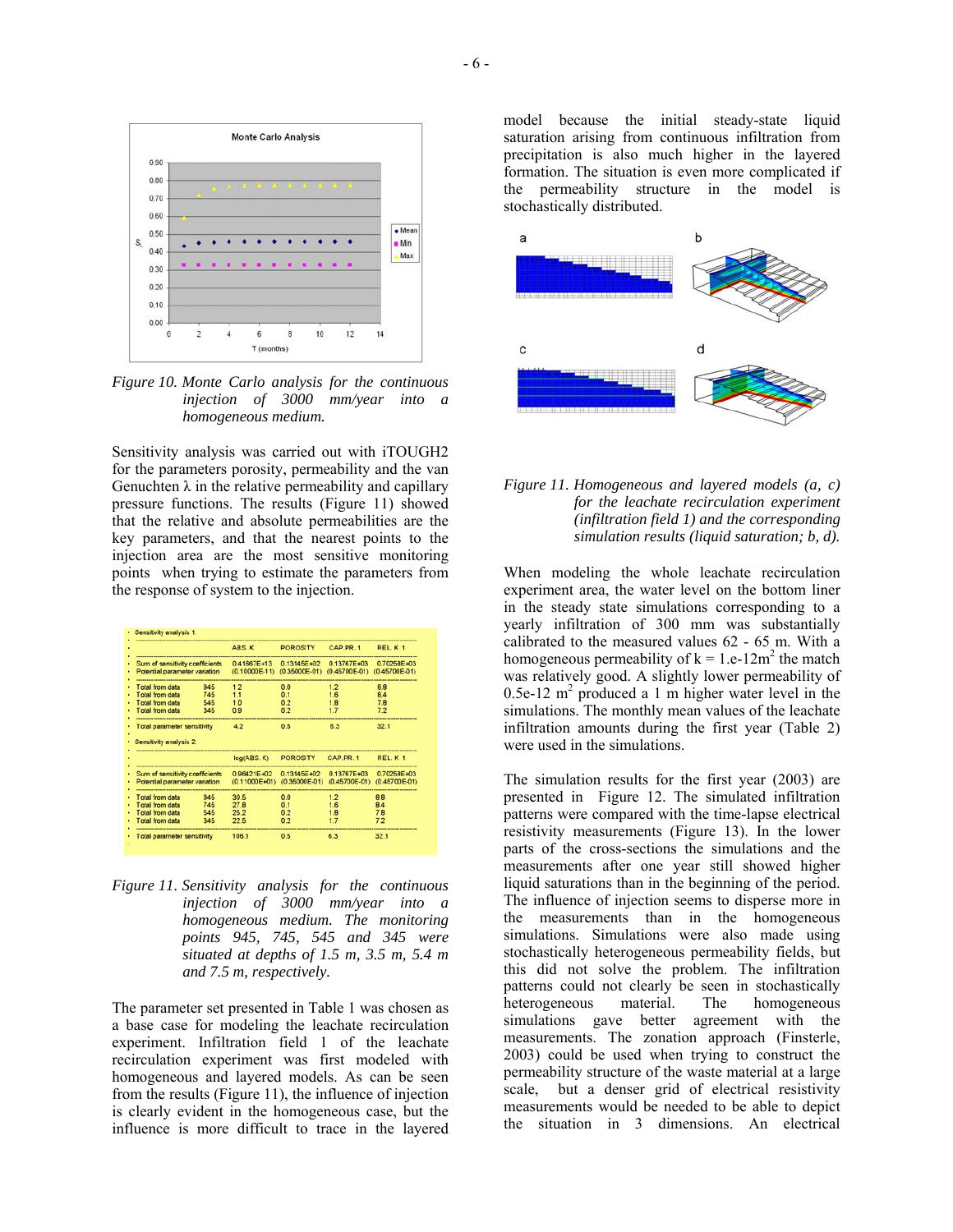conductivity calculation procedure was created for TOUGH2 in order to be able to use the electrical resistivity measurements for the model calibration in the future. The measurement procedure itself is being further developed in order to make 3D interpretation of the electrical resistivity measurements possible (Figure 14). Pointwise measurements of the absolute moisture content would be needed to calibrate the liquid saturation locally in the unsaturated zone.

| Table 2. The actual leachate recirculation during the |
|-------------------------------------------------------|
| first year (2003). Injection was applied during a 4   |
| <i>month period.</i>                                  |

| Line | The amount of leachate that was |
|------|---------------------------------|
|      | infiltrated during summer 2003  |
| 311  | $250 \text{ m}^3/4$ months      |
| 312  | $180 \text{ m}^3/4$ months      |
| 313  | $170 \text{ m}^3/4$ months      |
| 314  | $160 \text{ m}^3/4$ months      |
| 315  | $210 \text{ m}^3/4$ months      |
| 316  | $180 \text{ m}^3/4$ months      |
| 317  | $170 \text{ m}^3$ / 4 months    |
| 411  | $100 \text{ m}^3/4$ months      |
| 412  | $80 \text{ m}^3$ / 4 months     |
| 413  | $80 \text{ m}^3/4$ months       |
| 414  | $70 \text{ m}^3/4$ months       |
| 415  | $90 \text{ m}^3/4$ months       |
| 416  | $80 \text{ m}^3/4$ months       |
| 417  | $80 \text{ m}^3$ / 4 months     |



*Figure 12. Simulation of the leachate recirculation experiment. Results are presented in cross-sections across the infiltration lines (infiltration field 2). Injection period lasted 4 months.* 



*Figure 13. Electrical resistivity tomography measurements of infiltration field 2, line 1. The results are presented in crosssections across the infiltration lines before the injection period in 2003 and one year later.* 



*Figure 14. 3D electrical resistivity tomography interpretation.* 

An initial simulation model has been created for the whole landfill area (Figure 1; Figure 6). iTOUGH2 is being used for the model calibration.

## **CONCLUSIONS**

The most problematic aspect in predicting and controlling leachate flow through MSW is the heterogeneous nature of the waste mass: the measured waste hydraulic conductivity varies over many orders of magnitude depending on the scale. Waste permeability studies should focus on determining the variation in waste permeability as well as the mean permeabilities. The zonation approach could be used in the simulations when trying to construct the permeability structure of the landfill at a large spatial and temporal scale. The ERT method allows leachate diffusion to be followed through the waste mass and determination of the